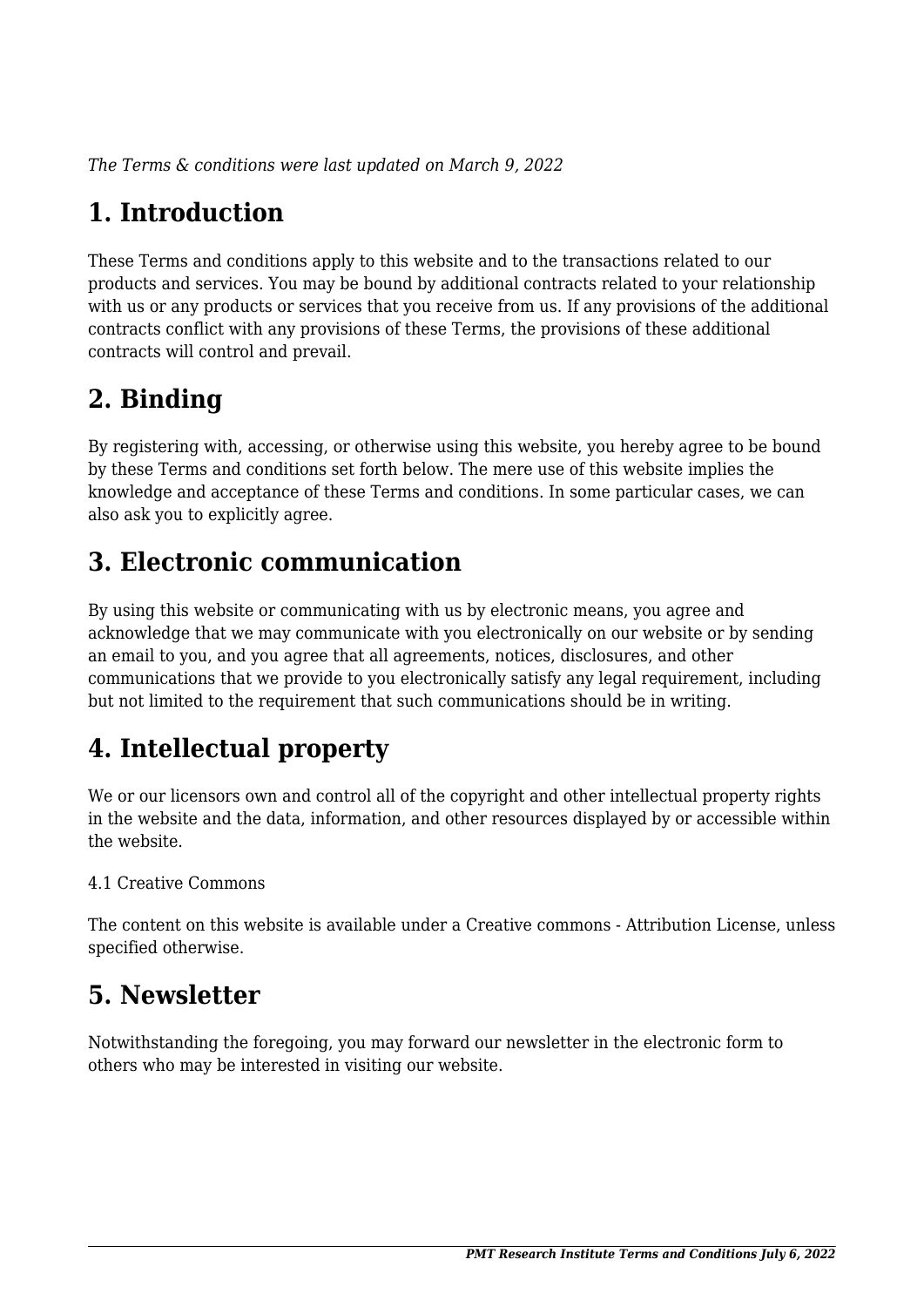# **6. Third-party property**

Our website may include hyperlinks or other references to other party's websites. We do not monitor or review the content of other party's websites which are linked to from this website. Products or services offered by other websites shall be subject to the applicable Terms and Conditions of those third parties. Opinions expressed or material appearing on those websites are not necessarily shared or endorsed by us.

We will not be responsible for any privacy practices or content of these sites. You bear all risks associated with the use of these websites and any related third-party services. We will not accept any responsibility for any loss or damage in whatever manner, however caused, resulting from your disclosure to third parties of personal information.

#### **7. Responsible use**

By visiting our website, you agree to use it only for the purposes intended and as permitted by these Terms, any additional contracts with us, and applicable laws, regulations, and generally accepted online practices and industry guidelines. You must not use our website or services to use, publish or distribute any material which consists of (or is linked to) malicious computer software; use data collected from our website for any direct marketing activity, or conduct any systematic or automated data collection activities on or in relation to our website.

Engaging in any activity that causes, or may cause, damage to the website or that interferes with the performance, availability, or accessibility of the website is strictly prohibited.

## **8. Registration**

You may register for an account with our website. During this process, you may be required to choose a password. You are responsible for maintaining the confidentiality of passwords and account information and agree not to share your passwords, account information, or secured access to our website or services with any other person. You must not allow any other person to use your account to access the website because you are responsible for all activities that occur through the use of your passwords or accounts. You must notify us immediately if you become aware of any disclosure of your password.

After account termination, you will not attempt to register a new account without our permission.

## **9. Content posted by you**

We may provide various open communication tools on our website, such as blog comments, blog posts, forums, message boards, ratings and reviews, and various social media services. It might not be feasible for us to screen or monitor all content that you or others may share or submit on or through our website. However, we reserve the right to review the content and to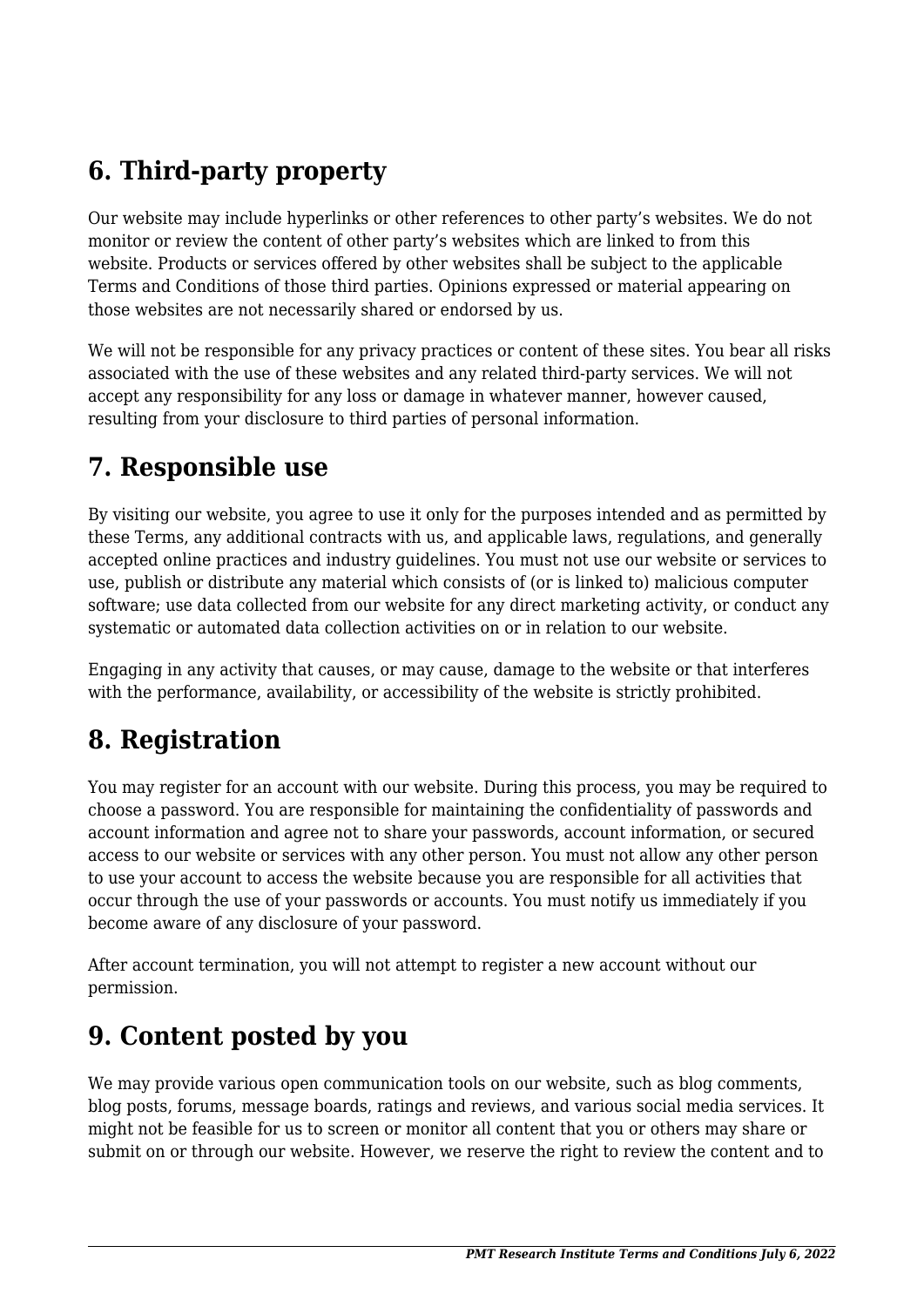monitor all use of and activity on our website, and remove or reject any content in our sole discretion. By posting information or otherwise using any open communication tools as mentioned, you agree that your content will comply with these Terms and Conditions and must not be illegal or unlawful or infringe any person's legal rights.

# **10. Idea submission**

Do not submit any ideas, inventions, works of authorship, or other information that can be considered your own intellectual property that you would like to present to us unless we have first signed an agreement regarding the intellectual property or a non-disclosure agreement. If you disclose it to us absent such written agreement, you grant to us a worldwide, irrevocable, non-exclusive, royalty-free license to use, reproduce, store, adapt, publish, translate and distribute your content in any existing or future media.

## **11. Termination of use**

We may, in our sole discretion, at any time modify or discontinue access to, temporarily or permanently, the website or any Service thereon. You agree that we will not be liable to you or any third party for any such modification, suspension or discontinuance of your access to, or use of, the website or any content that you may have shared on the website. You will not be entitled to any compensation or other payment, even if certain features, settings, and/or any Content you have contributed or have come to rely on, are permanently lost. You must not circumvent or bypass, or attempt to circumvent or bypass, any access restriction measures on our website.

## **12. Warranties and liability**

Nothing in this section will limit or exclude any warranty implied by law that it would be unlawful to limit or to exclude. This website and all content on the website are provided on an "as is" and "as available" basis and may include inaccuracies or typographical errors. We expressly disclaim all warranties of any kind, whether express or implied, as to the availability, accuracy, or completeness of the Content. We make no warranty that:

- this website or our content will meet your requirements:
- this website will be available on an uninterrupted, timely, secure, or error-free basis.

Nothing on this website constitutes or is meant to constitute, legal, financial or medical advice of any kind. If you require advice you should consult an appropriate professional.

The following provisions of this section will apply to the maximum extent permitted by applicable law and will not limit or exclude our liability in respect of any matter which it would be unlawful or illegal for us to limit or to exclude our liability. In no event will we be liable for any direct or indirect damages (including any damages for loss of profits or revenue, loss or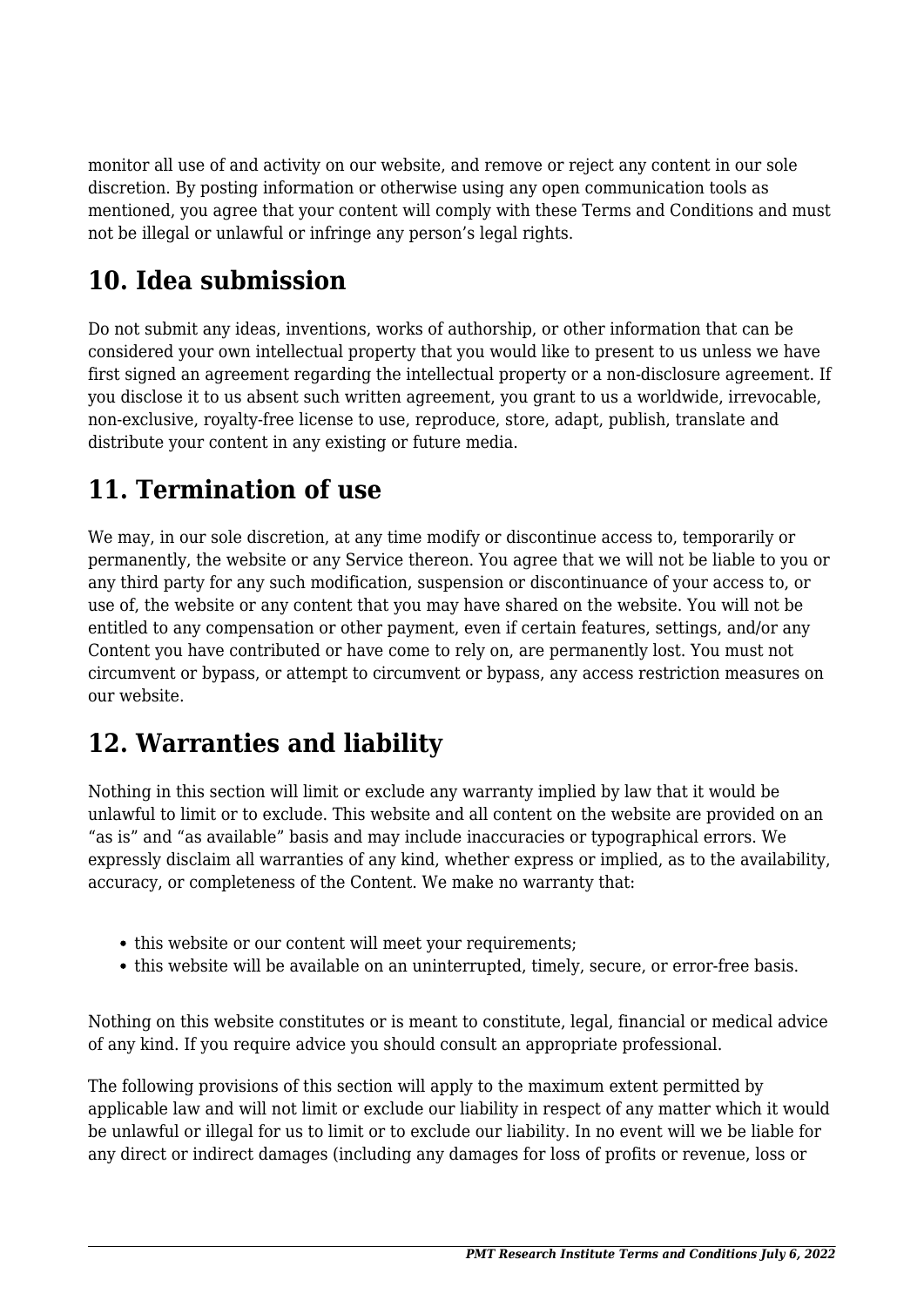corruption of data, software or database, or loss of or harm to property or data) incurred by you or any third party, arising from your access to, or use of, our website.

Except to the extent any additional contract expressly states otherwise, our maximum liability to you for all damages arising out of or related to the website or any products and services marketed or sold through the website, regardless of the form of legal action that imposes liability (whether in contract, equity, negligence, intended conduct, tort or otherwise) will be limited to the total price that you paid to us to purchase such products or services or use the website. Such limit will apply in the aggregate to all of your claims, actions and causes of action of every kind and nature.

# **13. Privacy**

To access our website and/or services, you may be required to provide certain information about yourself as part of the registration process. You agree that any information you provide will always be accurate, correct, and up to date.

We have developed a policy to address any privacy concerns you may have. For more information, please see our Privacy Statement and our [Cookie Policy](https://pmtresearch.org/cookie-policy-us/).

# **14. Accessibility**

We are committed to making the content we provide accessible to individuals with disabilities. If you have a disability and are unable to access any portion of our website due to your disability, we ask you to give us a notice including a detailed description of the issue you encountered. If the issue is readily identifiable and resolvable in accordance with industrystandard information technology tools and techniques we will promptly resolve it.

## **15. Export restrictions / Legal compliance**

Access to the website from territories or countries where the Content or purchase of the products or Services sold on the website is illegal is prohibited. You may not use this website in violation of export laws and regulations of United States.

## **16. Assignment**

You may not assign, transfer or sub-contract any of your rights and/or obligations under these Terms and conditions, in whole or in part, to any third party without our prior written consent. Any purported assignment in violation of this Section will be null and void.

# **17. Breaches of these Terms and conditions**

Without prejudice to our other rights under these Terms and Conditions, if you breach these Terms and Conditions in any way, we may take such action as we deem appropriate to deal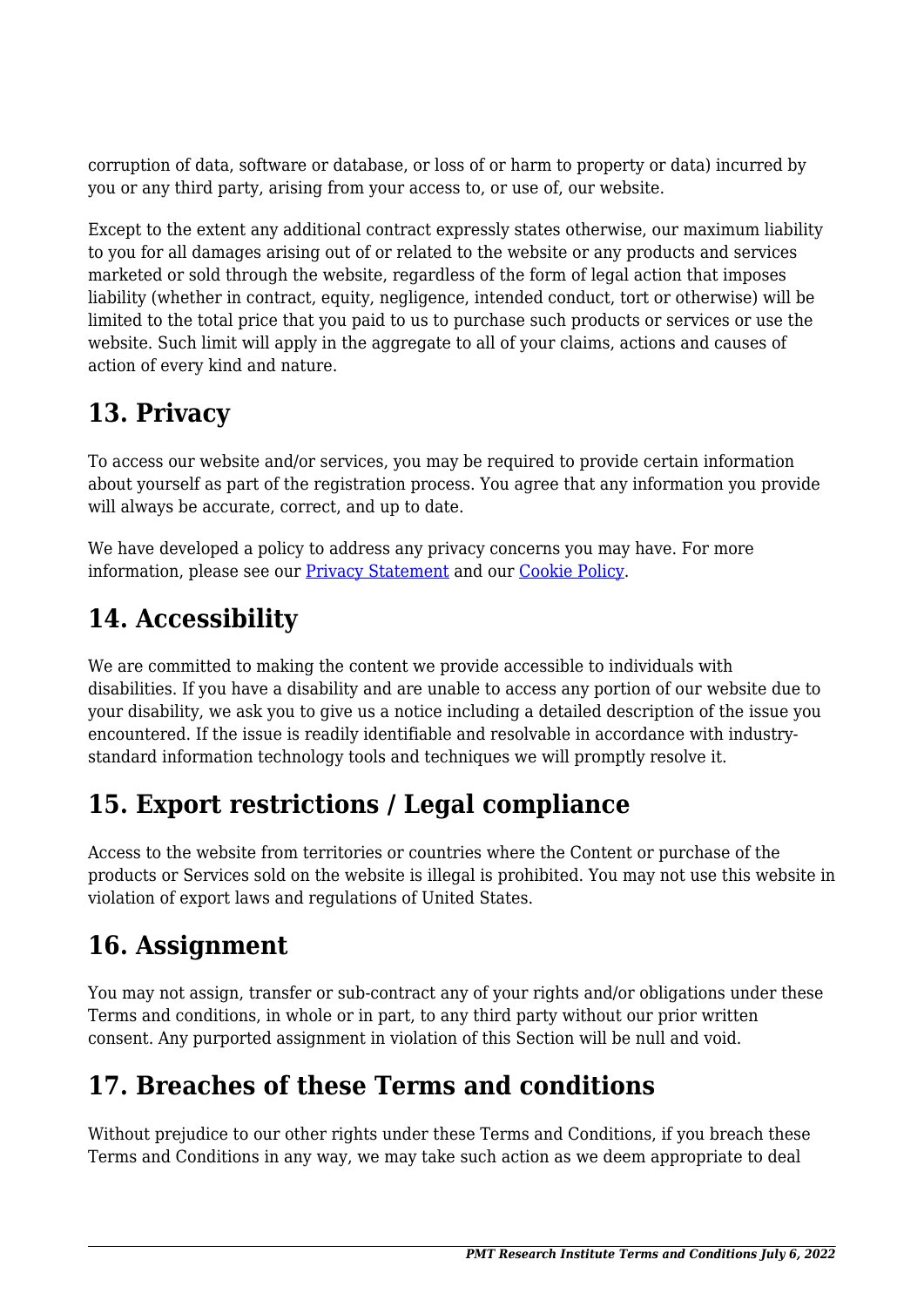with the breach, including temporarily or permanently suspending your access to the website, contacting your internet service provider to request that they block your access to the website, and/or commence legal action against you.

## **18. Force majeure**

Except for obligations to pay money hereunder, no delay, failure or omission by either party to carry out or observe any of its obligations hereunder will be deemed to be a breach of these Terms and conditions if and for as long as such delay, failure or omission arises from any cause beyond the reasonable control of that party.

## **19. Indemnification**

You agree to indemnify, defend and hold us harmless, from and against any and all claims, liabilities, damages, losses and expenses, relating to your violation of these Terms and conditions, and applicable laws, including intellectual property rights and privacy rights. You will promptly reimburse us for our damages, losses, costs and expenses relating to or arising out of such claims.

## **20. Waiver**

Failure to enforce any of the provisions set out in these Terms and Conditions and any Agreement, or failure to exercise any option to terminate, shall not be construed as waiver of such provisions and shall not affect the validity of these Terms and Conditions or of any Agreement or any part thereof, or the right thereafter to enforce each and every provision.

## **21. Language**

These Terms and Conditions will be interpreted and construed exclusively in English. All notices and correspondence will be written exclusively in that language.

## **22. Entire agreement**

These Terms and Conditions, together with our privacy statement and [cookie policy,](https://pmtresearch.org/cookie-policy-us/) constitute the entire agreement between you and Holeigh J. Skyler Foundation in relation to your use of this website.

# **23. Updating of these Terms and conditions**

We may update these Terms and Conditions from time to time. The date provided at the beginning of these Terms and Conditions is the latest revision date. We will give you a written notice of any changes or updates, and the revised Terms and Conditions will become effective from the date that we give you such a notice. Your continued use of this website following the